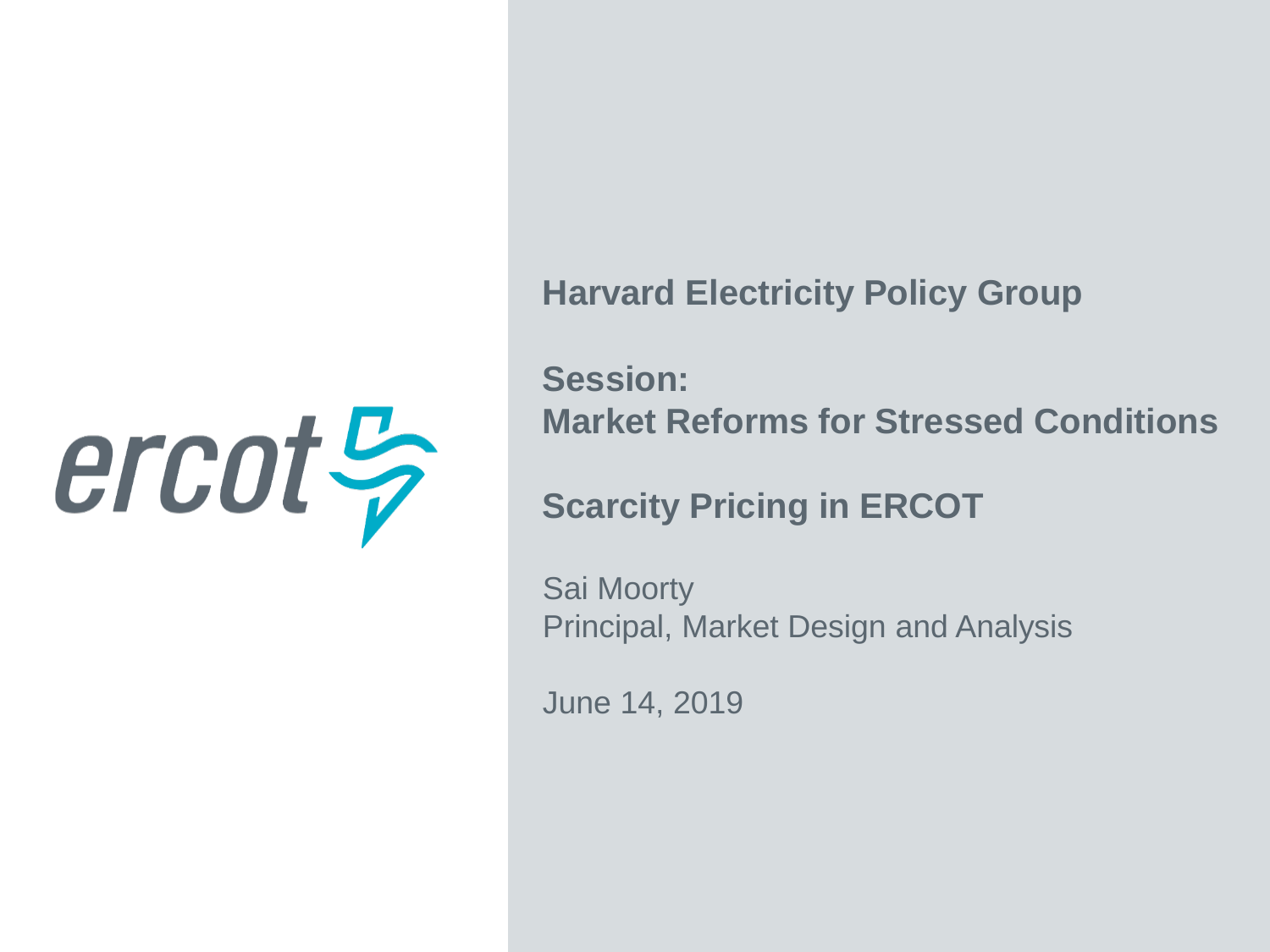# **Where We Are Today**

- Energy-only market
- System-Wide Offer Cap (SWCAP) is \$9,000/MWh
- Value of Lost Load (VOLL) is \$9,000/MWh
- Demand peaks in summer, approximately half of summer peak demand is from residential air conditioning
- Natural gas is the marginal fuel
- Scarcity pricing mechanism based on Operational Reserve Demand Curve (ORDC) and Power Balance Penalty Curve – system-wide
- ERCOT does NOT have a mandated Planning Reserve Margin
	- Periodically conducts studies to estimate Market Equilibrium Planning Reserve Margin (MERM) and Economically Optimum Planning Reserve Margin (EORM). Recent Brattle/Astrape estimates for 2022 are:
		- $MERM = 10.25\%$
		- $\bullet$  EORM = 9.0%

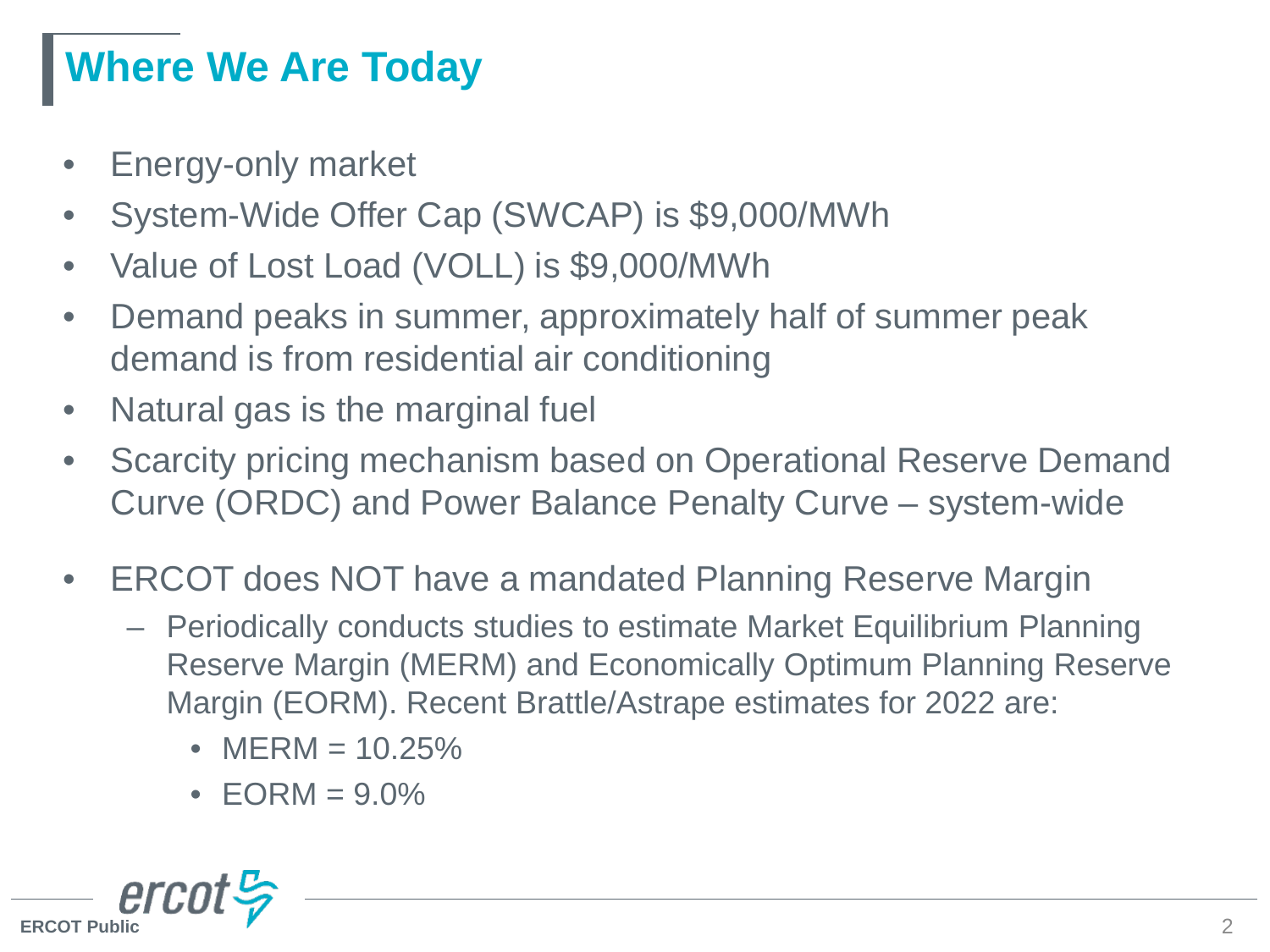# **Where We Are Today Cont.**

- Continued trends of retirements of thermal ('dispatchable') Generation Resources
- Persistent low average energy prices
	- ‒ Summer weather closer to historical norms, unlike 2011 extremes
	- ‒ No active demand response participation in the Real-Time Market
		- There has been growth in retail ('passive') price responsive demand, but true capability unknown due to lack of sufficient duration of high prices
	- Few scarcity pricing intervals
		- Less than 12 minutes of prices at \$9,000/MWh since 2015 primarily due to transient ramping issues
		- Last Energy Emergency Alert was in January 2014

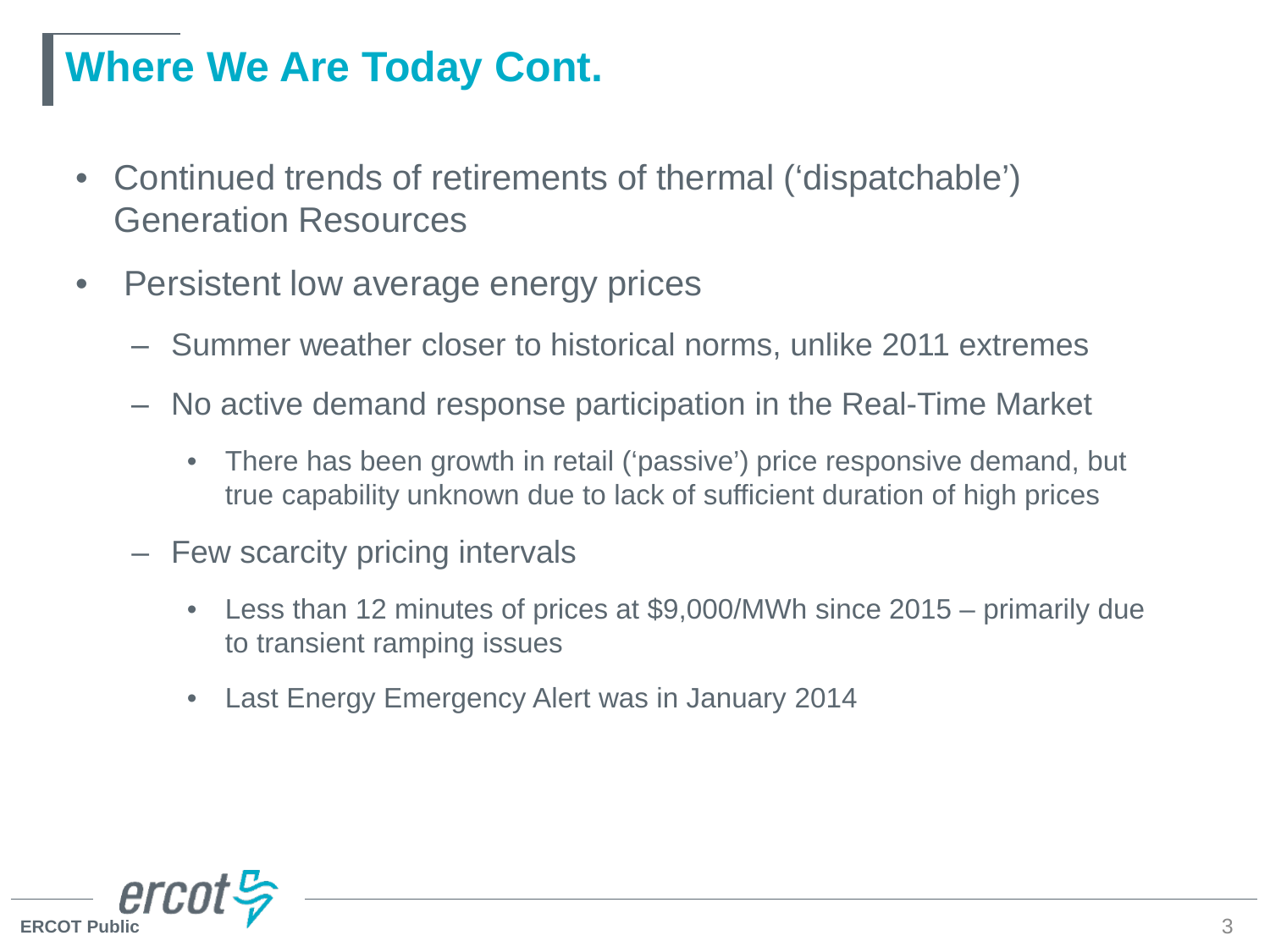# **Recent Events**

- In May 2017, Dr. Hogan and Dr. Pope submitted paper to PUCT: "Priorities" [for the Evolution of an Energy-only Electricity Market Design in ERCOT"](http://interchange.puc.texas.gov/Documents/47199_2_941113.PDF)
	- ‒ Three recommendations:
		- ‒ System-wide price formation improvement
		- ‒ Adjust ORDC parameters and determination of available operating reserves: better represent renewable intermittency risk and renewable tax subsidy
		- ‒ Add marginal cost of losses to Day-Ahead and Real-Time Markets
	- ‒ Locational scarcity pricing improvement
		- ‒ Include locational pricing impact of reliability commitment on transmission constraint
		- ‒ Revise RTM mitigation of ERCOT-committed Resources
		- ‒ Locational reserves with energy and AS co-optimization in RTM
	- ‒ Revise transmission planning criteria and cost recovery

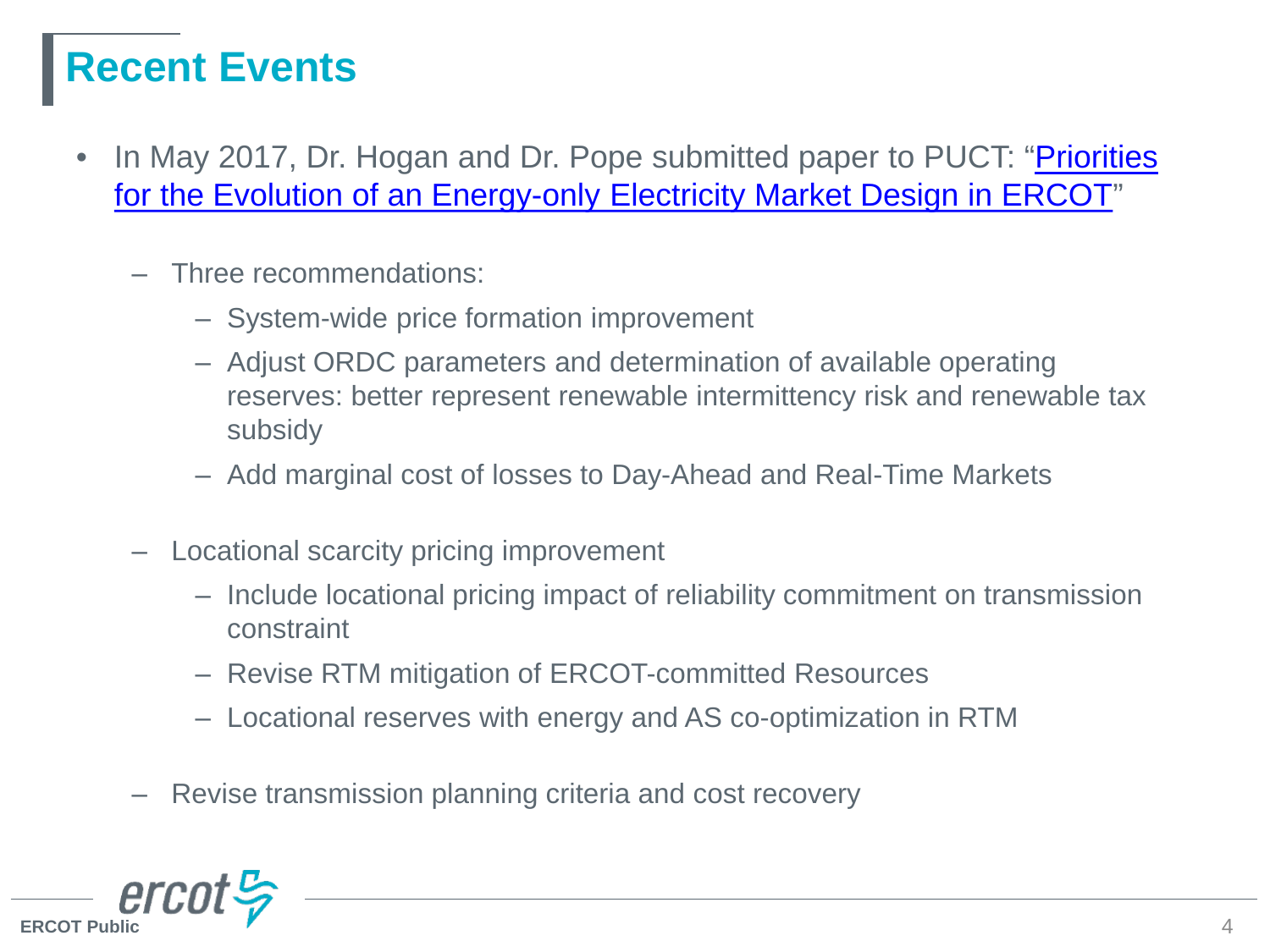# **Recent Events**

- Removed Reliability Unit Commitment (RUC) and Reliability Must-Run (RMR) capacity from available Real-Time reserves (2018)
- In January 2019, PUCT directed ERCOT to:
	- ‒ Make changes to the value of mean used in ORDC but did not make changes to:
		- Minimum contingency reserve value  $(X = 2,000MW)$
		- Value of Lost Load (VOLL)
	- ‒ Implement Real-Time and Ancillary Service (AS) co-optimization
- Policy issues being discussed at the PUCT:
	- Setup of the individual AS product demand curves
	- Coordination of the values of SWOC, VOLL, Power Balance Penalty and the maximum value on the AS demand curve
	- Should Virtual AS Offers be allowed in DAM
	- Rules governing the offering of AS in the Real-Time Market
- ERCOT Board of Directors approved major revisions to the AS product set (Nodal Protocol Revision Request 863, approved in February 2019)

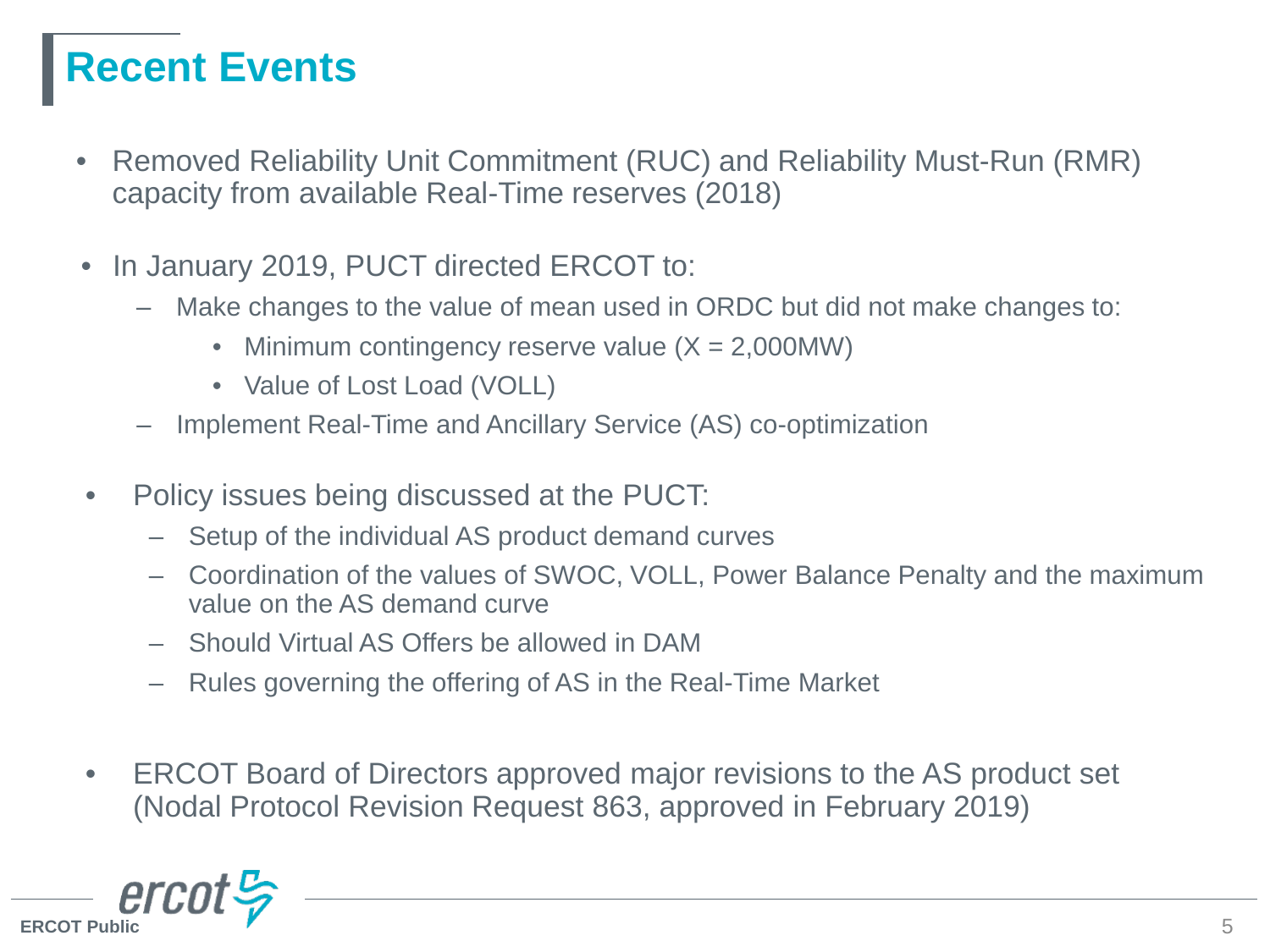### **Recent Events: Changes to ORDC Parameters**

PUCT expressed concern over the declining Planning Reserve Margin and issued a directive in January 2019 to adjust the LOLP parameters (Mean and Standard Deviation) used for ORDC.

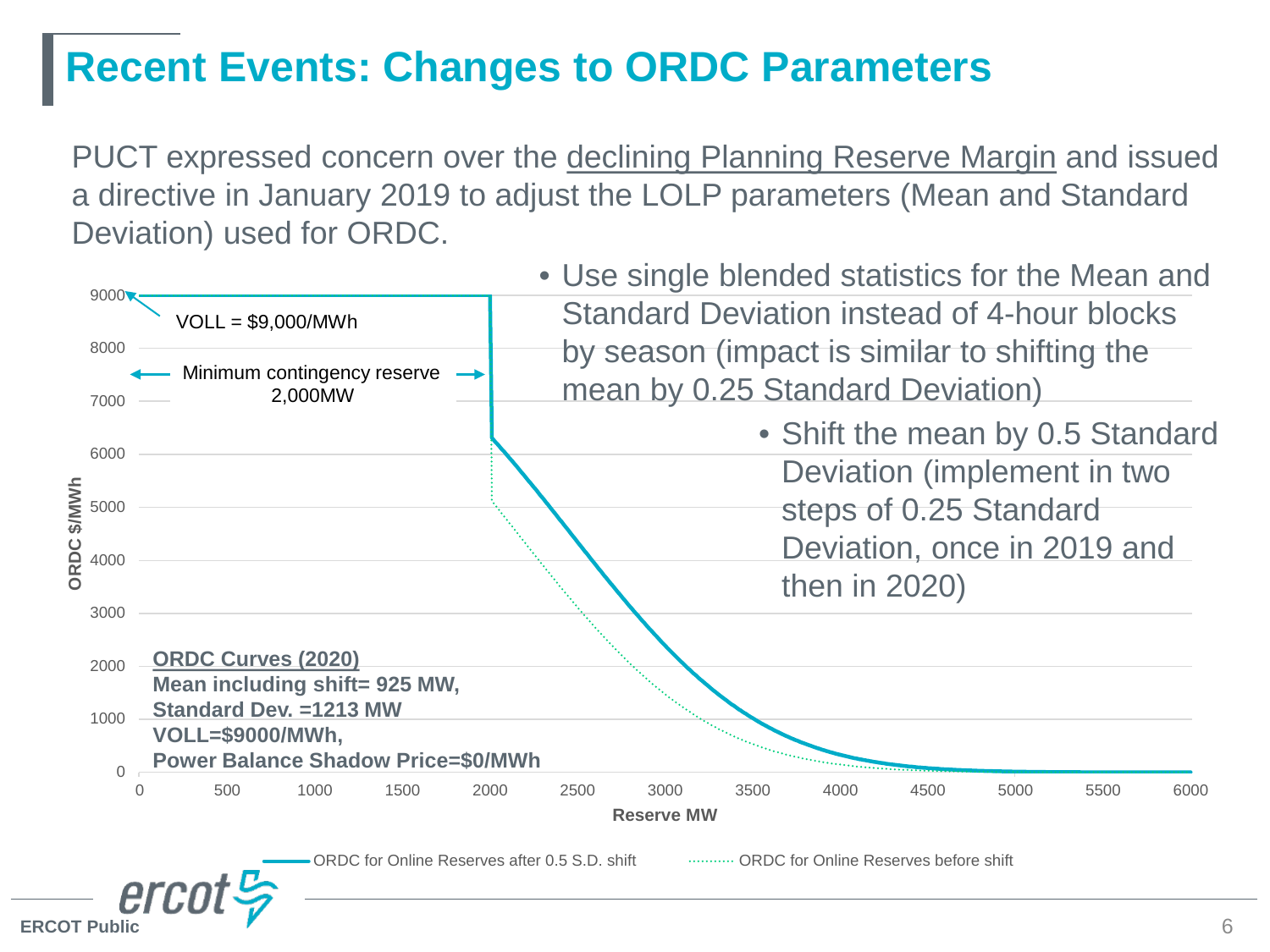# **Recent Events – Major Revision to the AS Product Set**

• Inertia is the major consideration in determining RRS quantities required





'Quantities computed/estimated using 2018 Ancillary Service Methodology. \*\*Quantities estimated using [this](http://www.ercot.com/content/wcm/key_documents_lists/73770/FAS_CBA_2016_AS_Quantities_11032015.xlsx) reference. \*\*\*Quantities estimated using this reference and method in box on far left. ssion Purposes Only. The intent of this slide is to represent NPRR 863 (with STEC comments from 10/1/2018). Protocol language prevails to the extent of any inconsistency with this one page summary.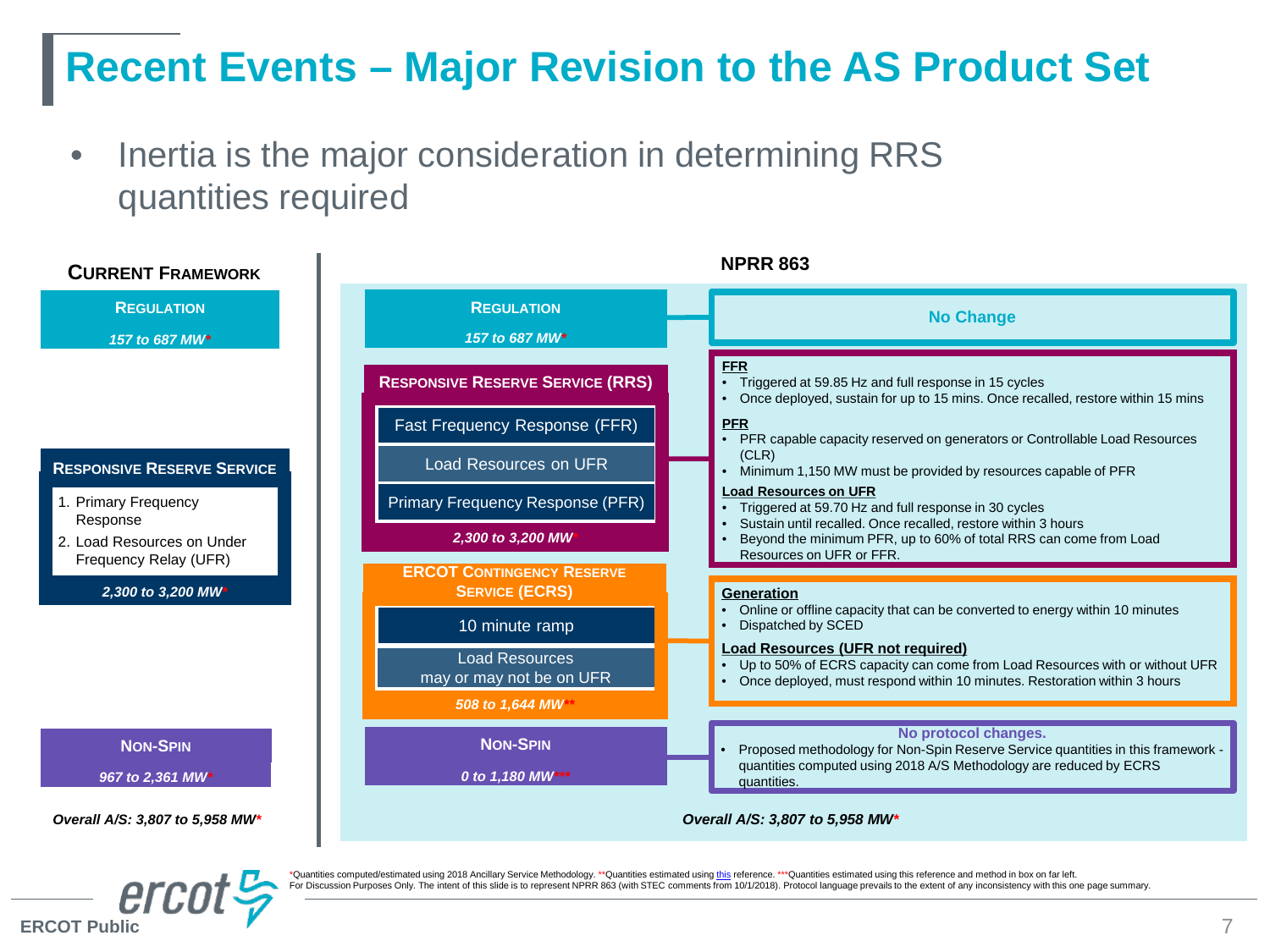### **Real-Time Energy and AS Co-optimization**

ERCOT staff proposal for the individual AS product demand curves are derived from the disaggregation of the composite LOLP ORDC

Implementation of energy and AS co-optimization will replace the current ORDC price adders To allow the prices to rise to VOLL

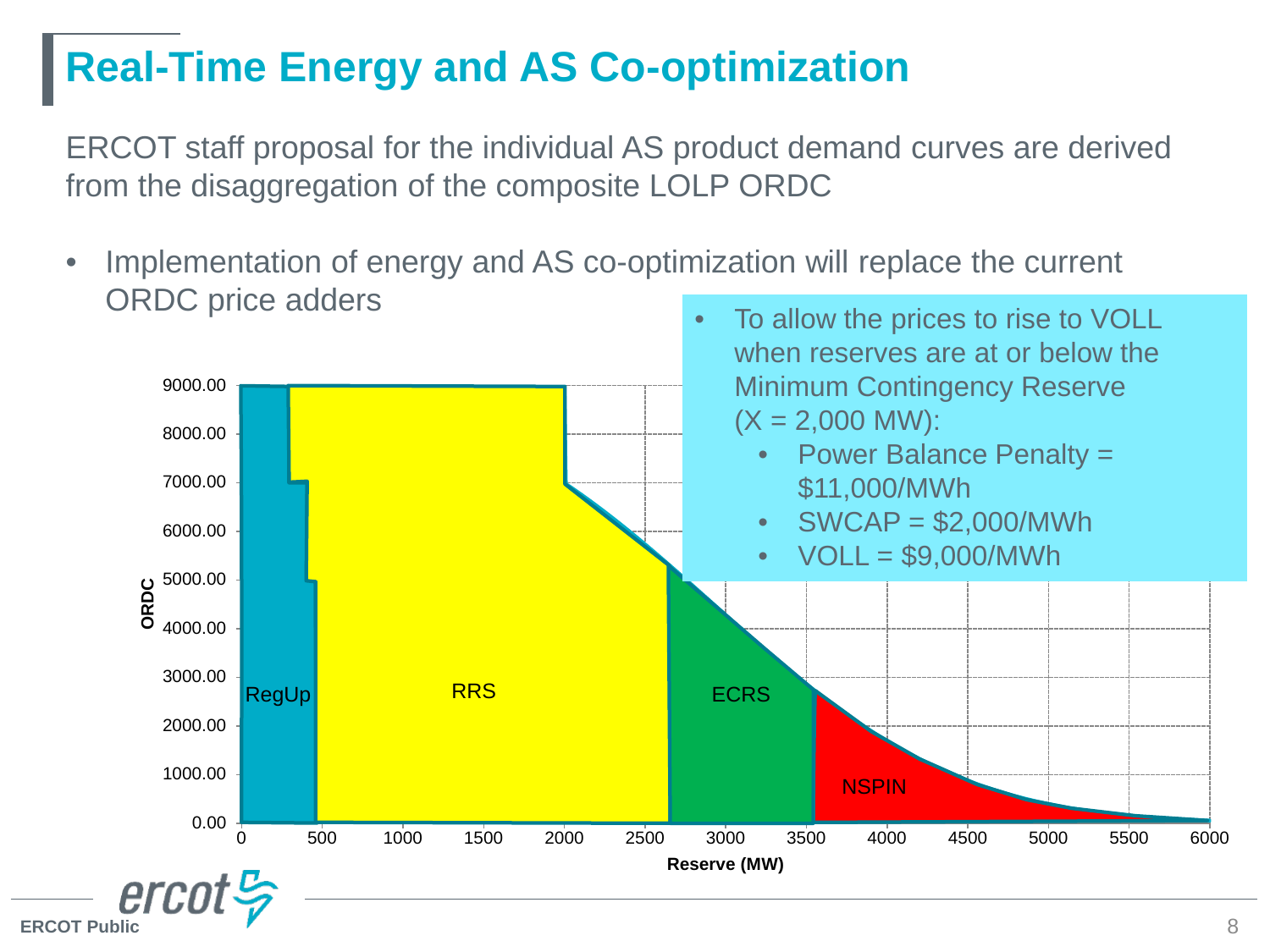# **Other RTM Pricing Issues in Stakeholder Discussions**

- **Mitigation of RUC Resources** 
	- Incremental energy offers of RUC Resources input to SCED
		- Incorporate startup and minimum energy costs (similar to ELMP)
		- Set to values beyond market offers or just below transmission constraint shadow price cap (taking into account shift factor of Resources)
		- Combination of the above
- Mitigation of RMR Resources also under discussion
- Locational price impact of minimum output limit of RUC/RMR Resources
	- Tighten transmission limits by the amount of counterflow provided by RUC/RMR Resources at their minimum output limit
		- Modify above proposal to use a lower transmission penalty price/curve for the portion corresponding to change in transmission limit
			- Used in dispatch run no uplift
			- Mitigate scenarios with oversold DAM congestion hedges leading to uplift
			- Mitigate extreme pricing outcomes

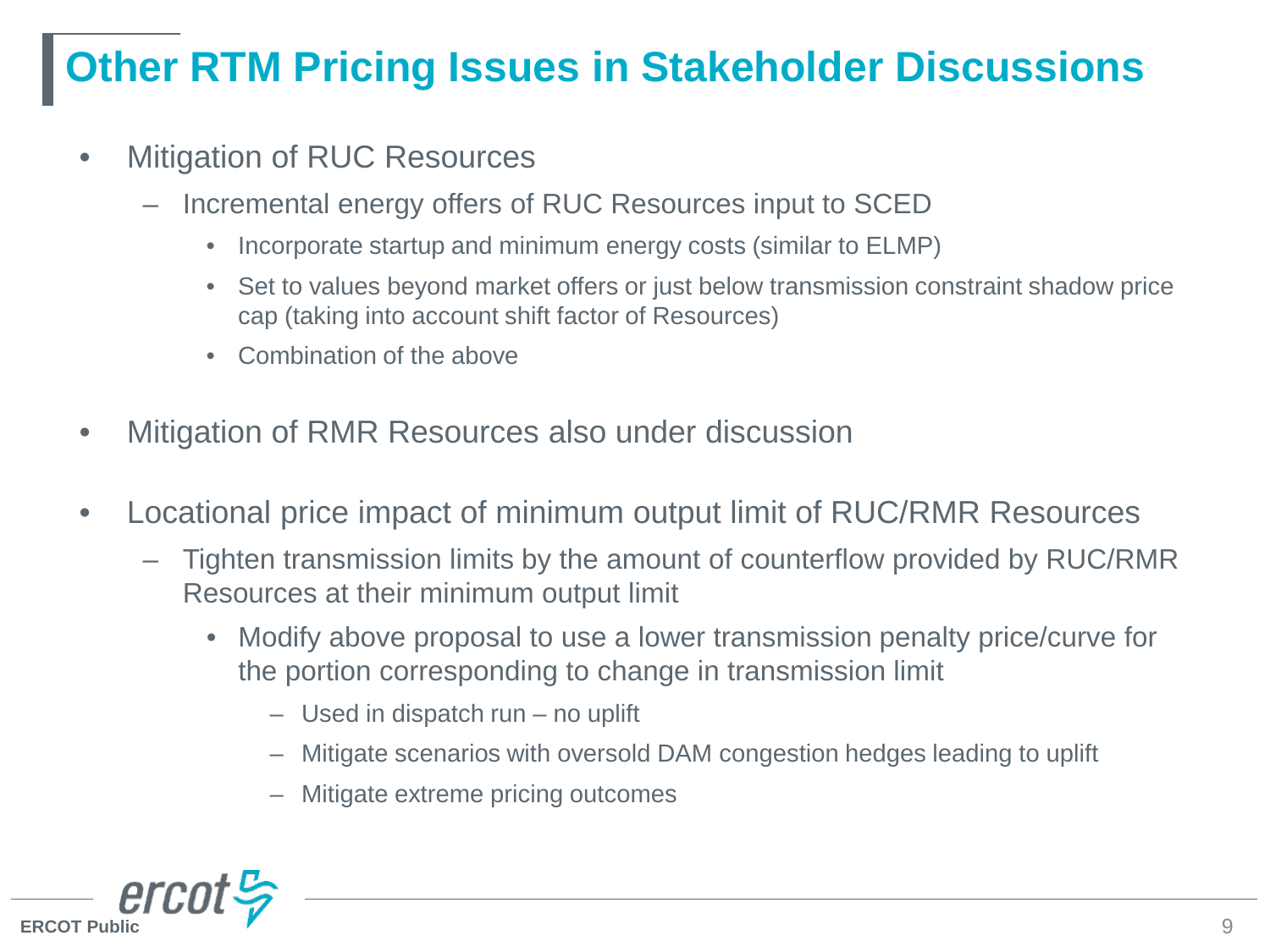# **Future Outlook – Evolving Scarcity Pricing Mechanism**

#### **Scarcity pricing mechanism will continue to evolve**

- Low prices most of the time with brief periods of scarcity pricing "binary pricing?"
- Expected changes in generation mix likely to reduce time of scarcity pricing
	- Renewable (wind and solar)
	- Battery storage Resources
		- 3,500 MW of battery storage Resources in ERCOT's interconnection queue
		- Could reduce transient price spikes due to their fast response
	- Distributed Energy Resources (DER)
		- ERCOT is seeing increasing amounts of fast-acting passive price responsive (thermal) DERs
			- Most are co-located with load to provide additional benefit of demand charge reduction
			- Could reduce transient price spikes due to their fast response
		- Small-scale solar increasing but not near penetration levels seen in other areas

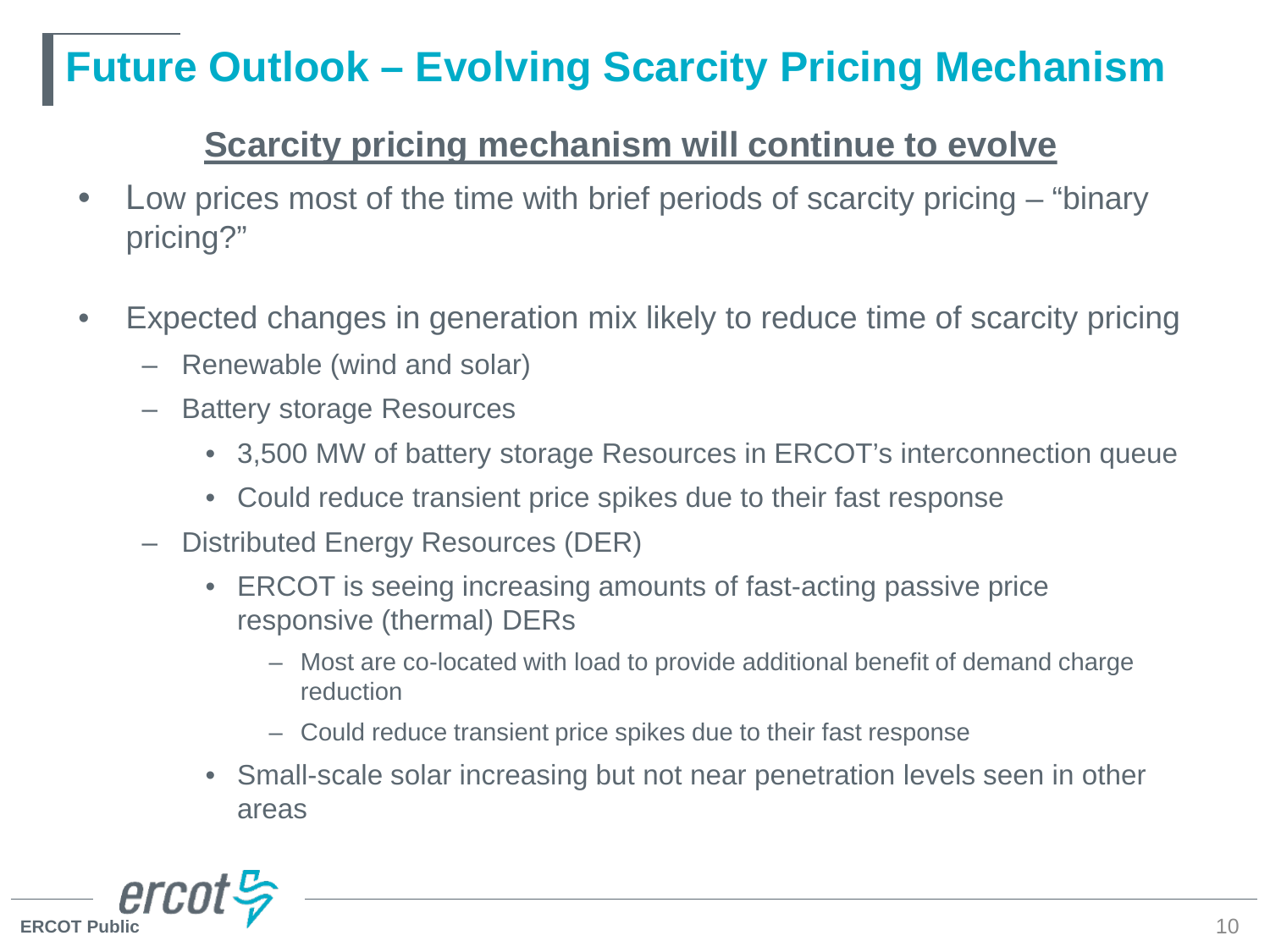#### **Active Demand Side Participation in Price Formation – How?**

- Passive price responsive demand response is growing
	- Small customer response enabled by new technologies (IOT), communication via social media
	- Many industrial customers on indexed pricing
	- Incentive (for industrials, municipalities and co-ops) is primarily demand charge reduction and no associated external compliance requirement
- Enabling active demand side resources in price formation would represent the holy grail of electricity markets
	- Why has it not taken off in ERCOT?
		- Low price with very brief periods of scarcity pricing lack of incentive
		- Current rules for active participation have strong compliance metrics
		- ERCOT does not follow FERC order 745
			- Only benefit is avoided consumption charge no payment for curtailment
		- No capacity market

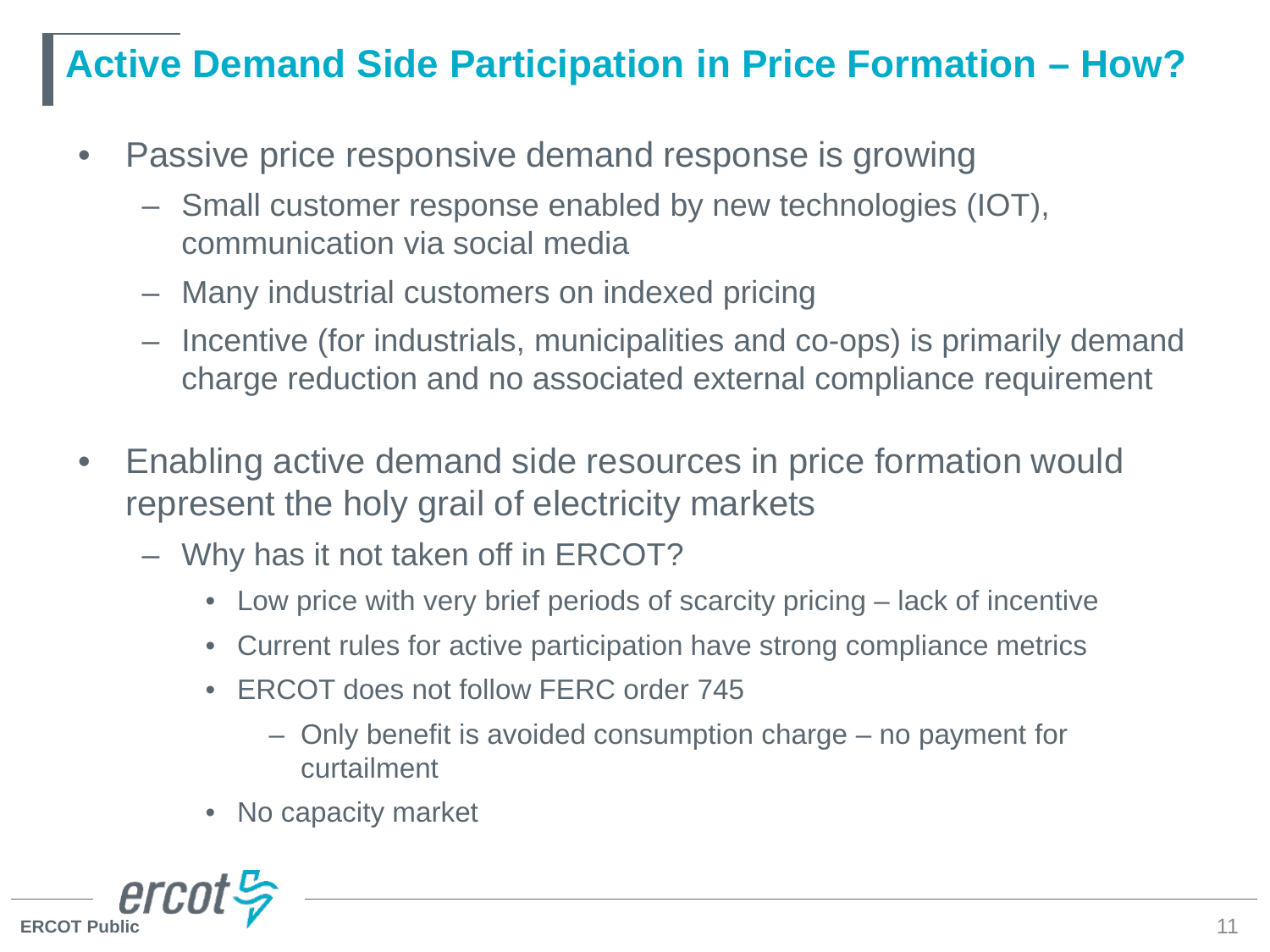#### **Other Ideas?**

- Review firm load shed procedures?
	- Firm load shed almost exclusively targets residential customers
	- With almost full deployment of smart meters with remote disconnect/reconnect feature, would it be possible to move to a more surgical load shed at premise level?
		- Firm load shed events in 1989, 2006, 2011
	- Can firm load shed procedure move from a reliability action to a market based one?
		- Customers can choose a rate with a value for reliability?
- Ancillary Service for other services we currently get for free from dispatchable resources?
	- Inertia
	- Availability

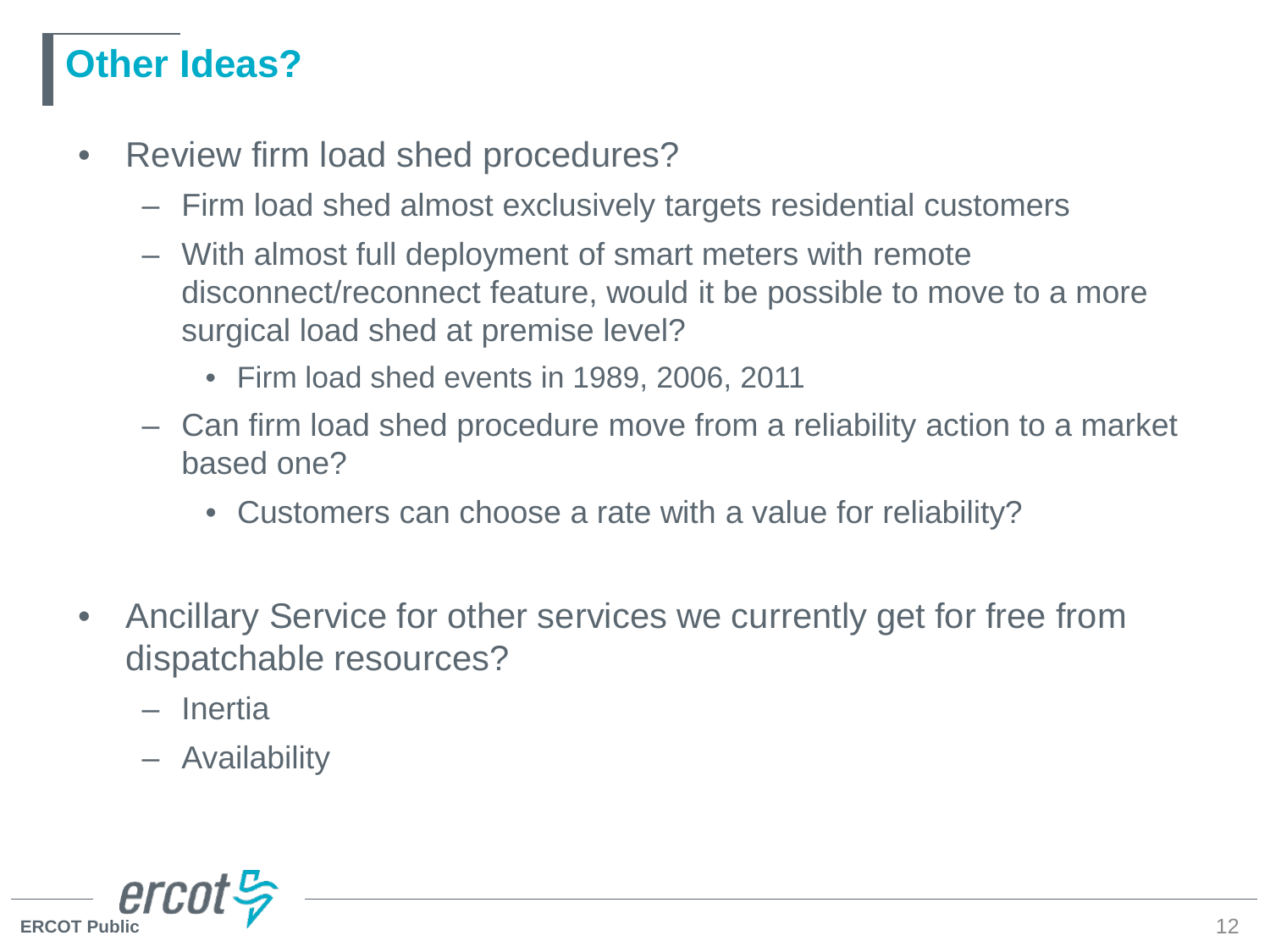# **Appendix**

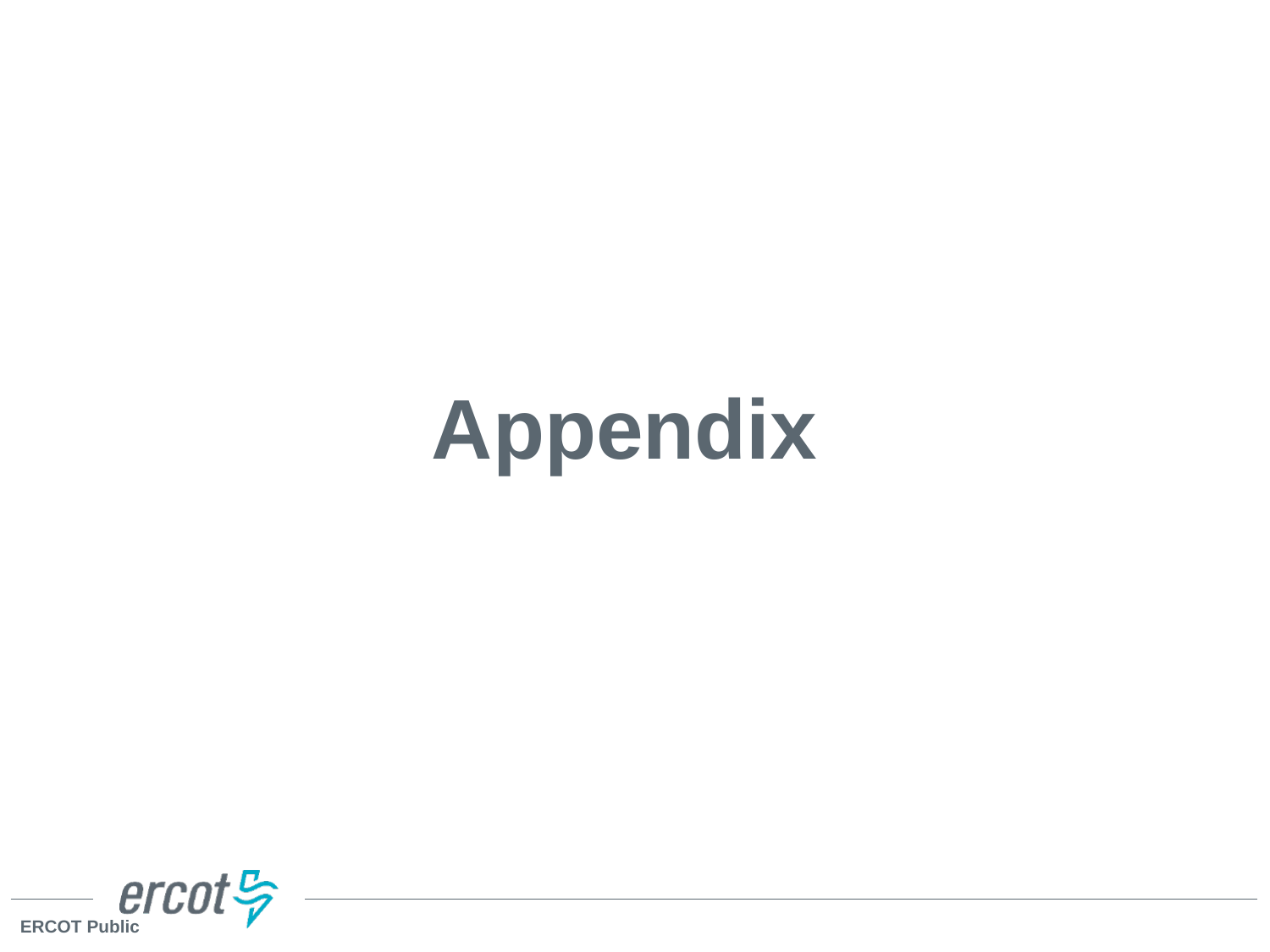# **ERCOT Installed Capacity (1999-2018)**

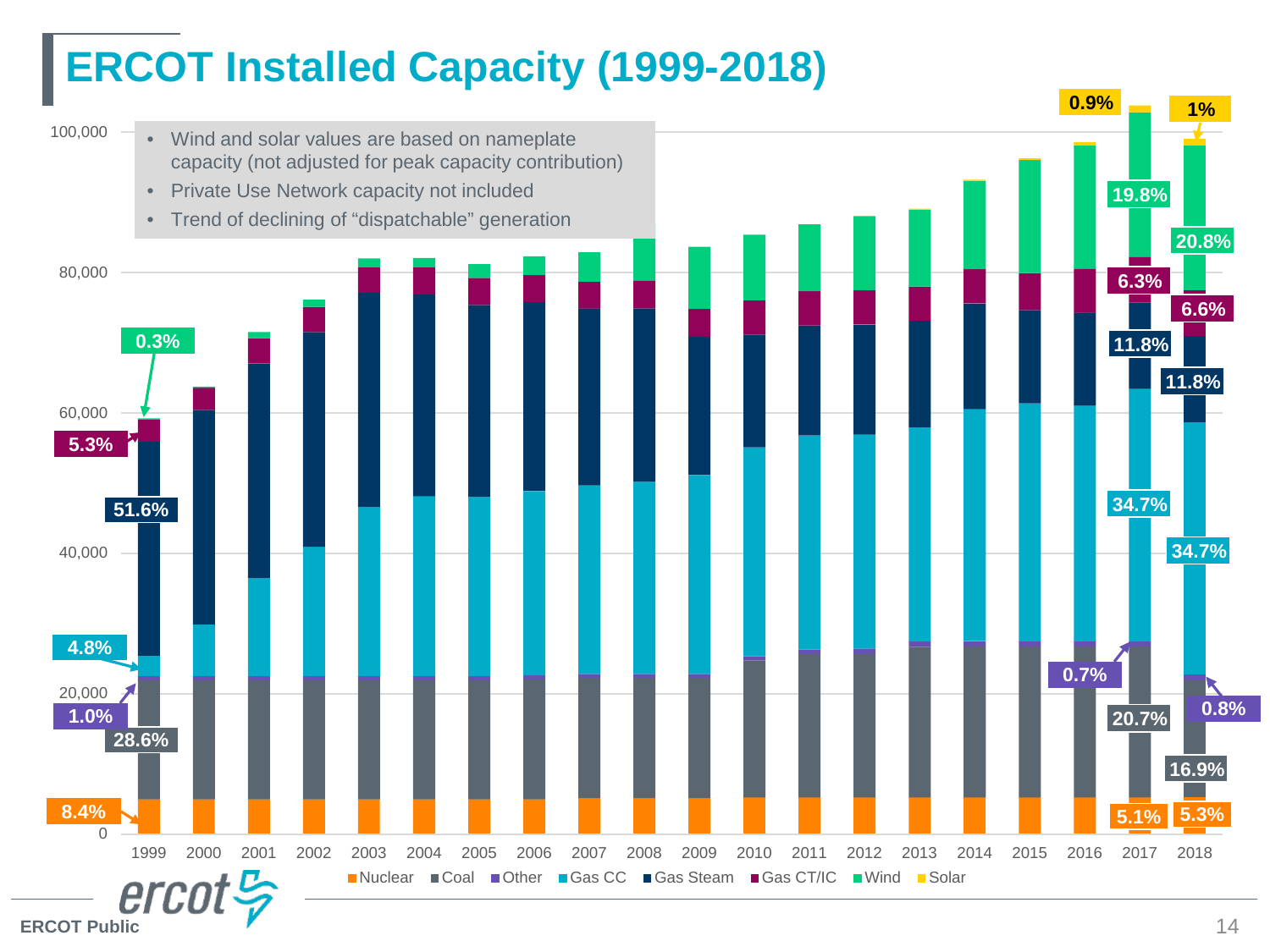#### **Futures**

#### ICE Prices on 05/28/2019 @

#### **Implied prices at 9000\$/MWh for August 2019**

- 22 on-peak days in August 2019
- 120 \$/MWh August 2019 on-peak forward price cost =  $$42,240=120^{\circ}22^{\circ}16$
- If "normal" RT price during August 2019 on-peak averages 60\$/MWh
	- 349.64 hours @ 60 \$/MWh
	- 2.36 hours @ 9,000 \$/MWh



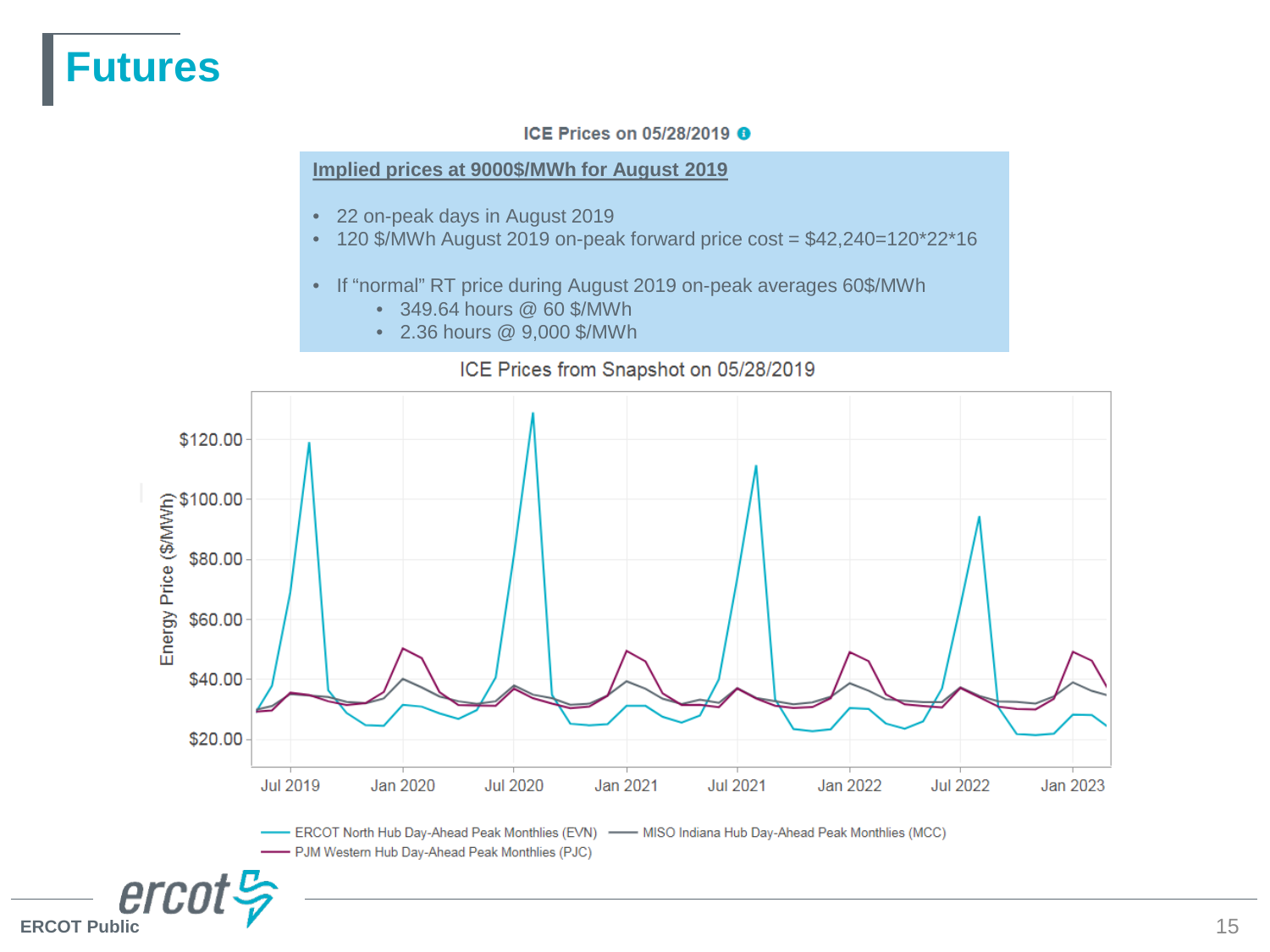#### **Summer Reserve Margins (Prior Year May CDR Reports)**

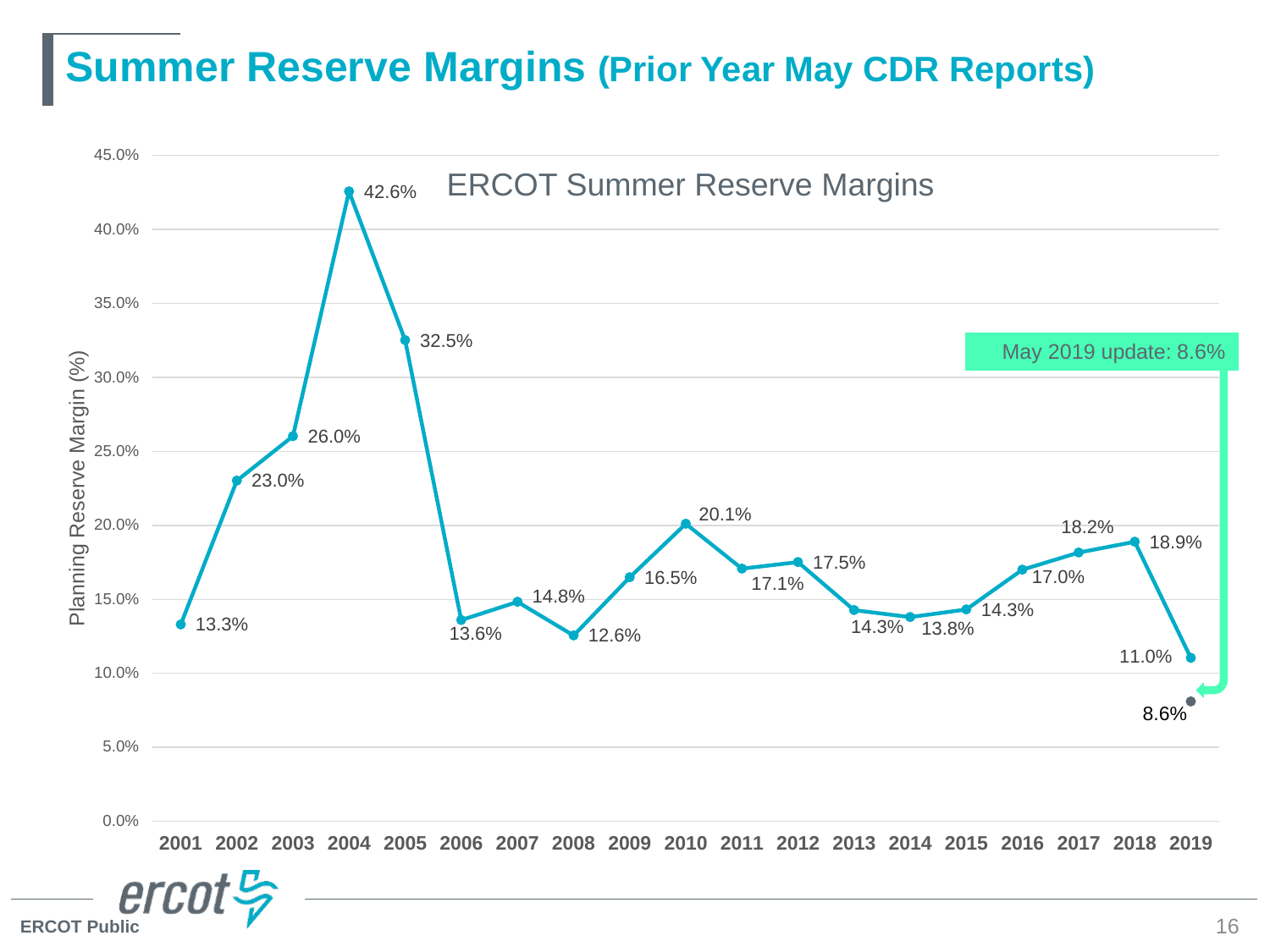# **Peaker Net Margin (PNM)**

- PNM is a calculation designed to measure the annual net revenue of a hypothetical peaking unit.
- If the PNM for a year reaches a cumulative total of \$315,000 (3xCONE), the System-Wide Offer Cap is then reduced to the higher of \$2,000 per MWh or 50 times the daily natural gas price index.

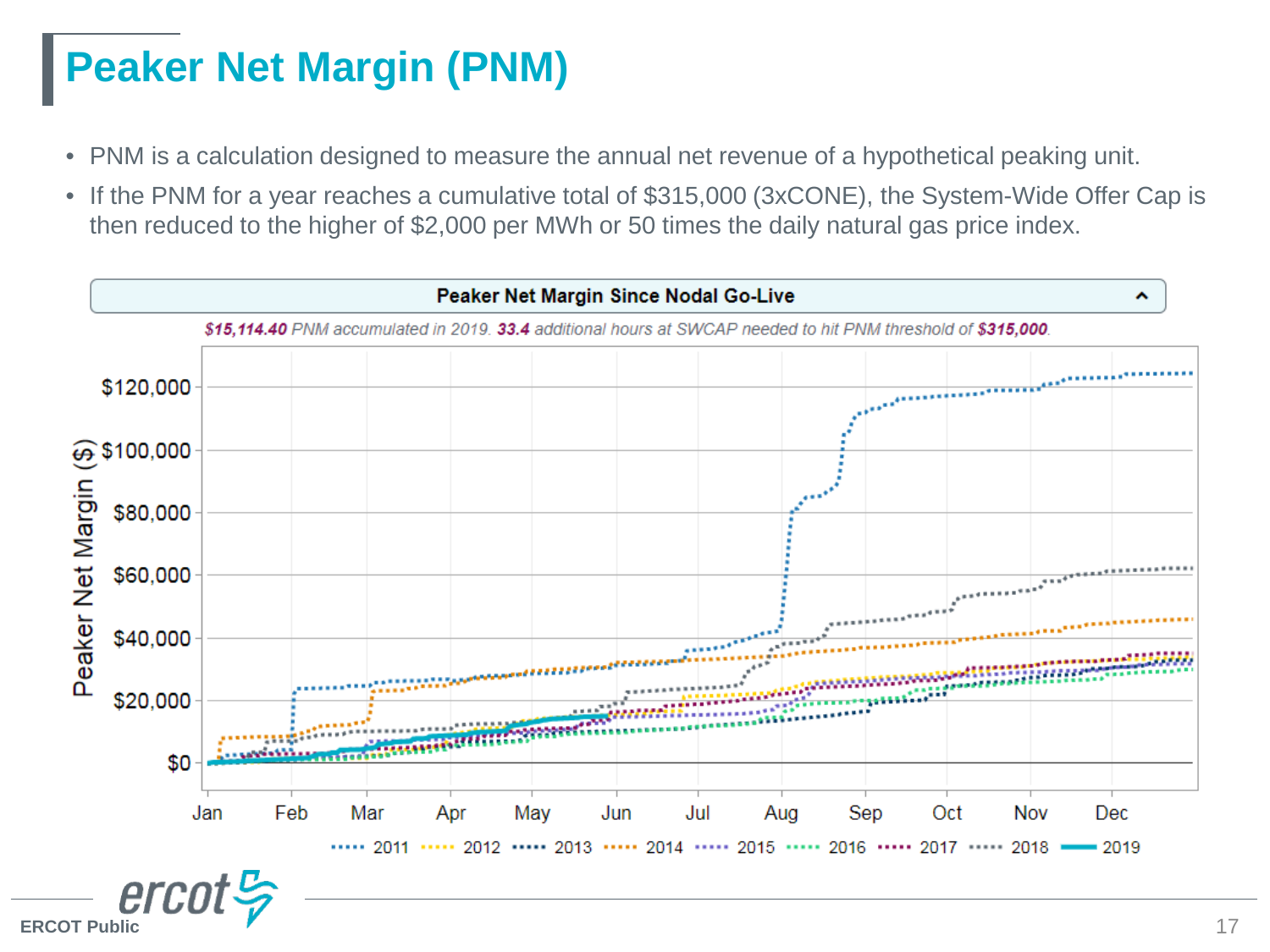# **All-In Energy Price**

Average All-In Energy Price <sup>O</sup>

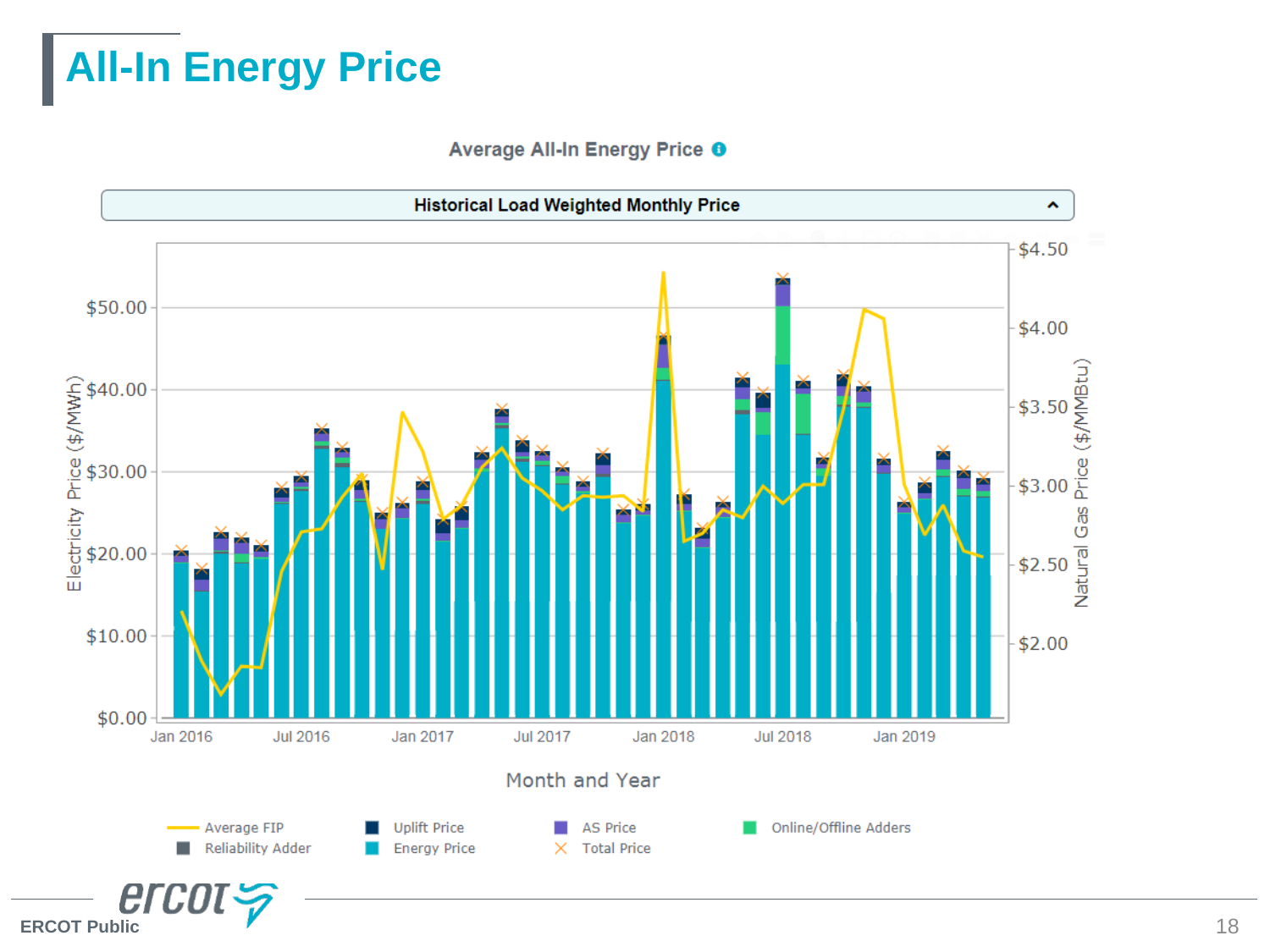# **Real-Time Energy Prices 2016-2018**



**PUBLIC**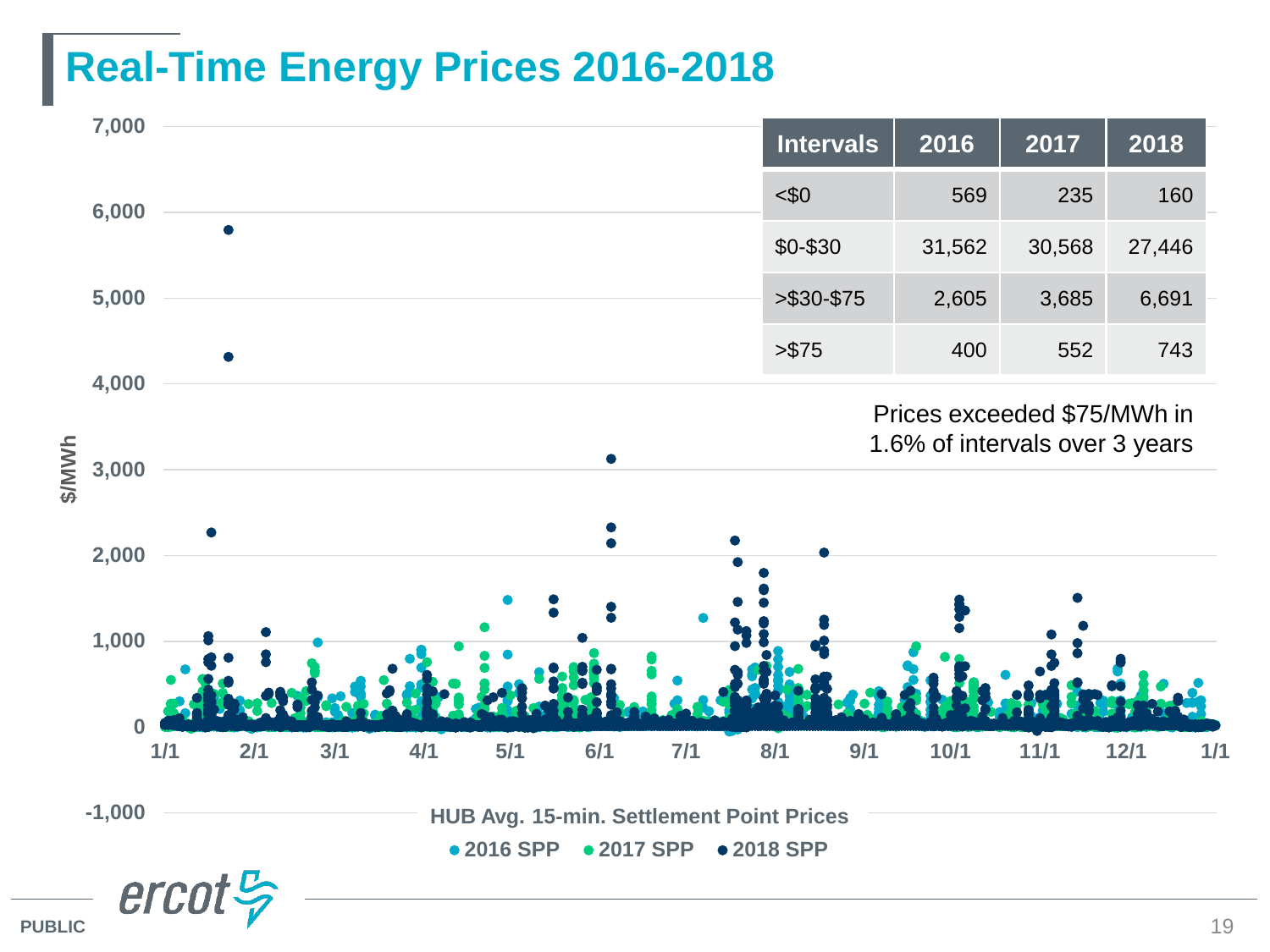# **Revenue Neutrality Allocation to Load**

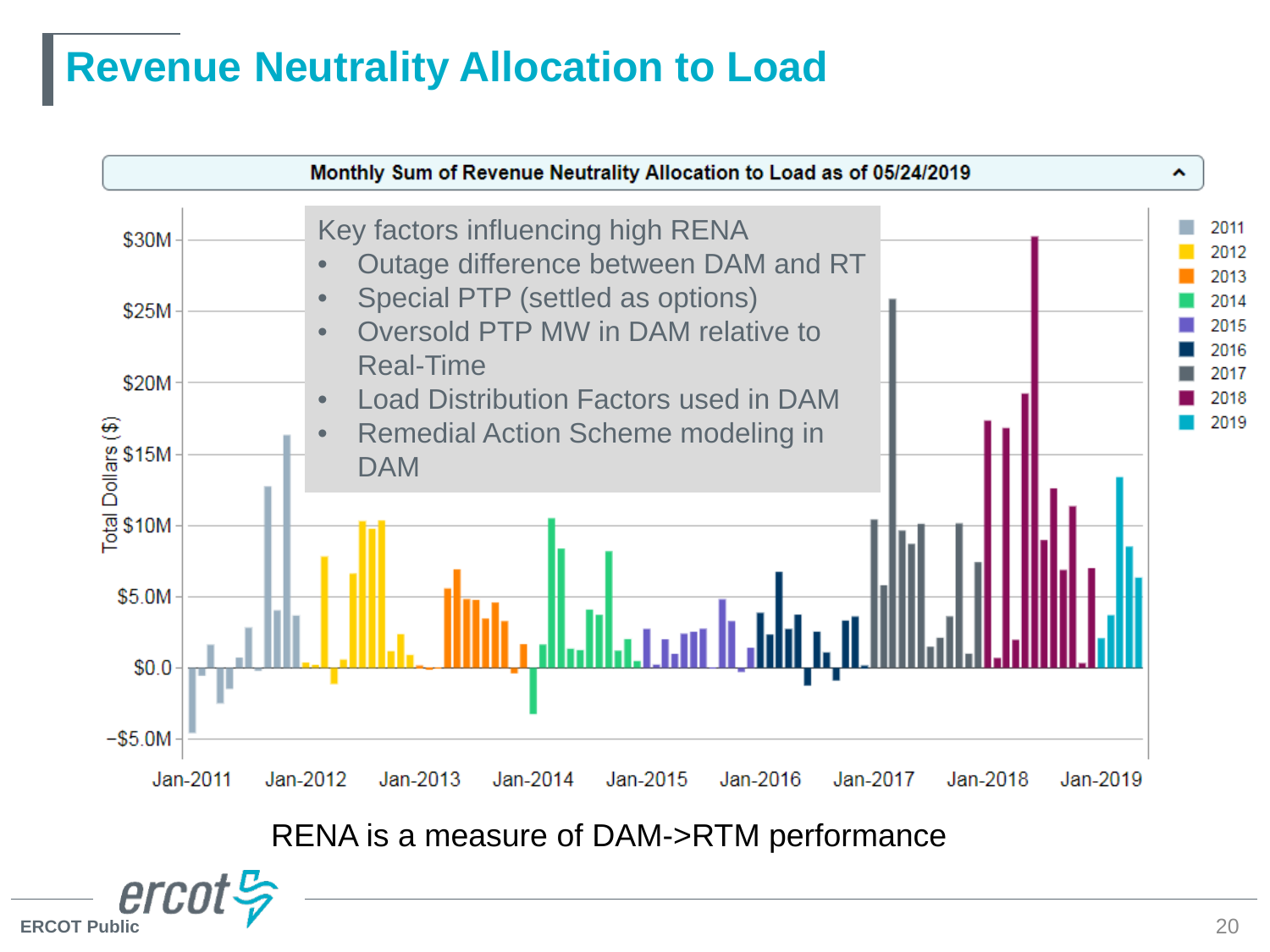# **Overview of Today's Real-Time Market (RTM)**

- Security Constrained Economic Dispatch (SCED) no commitment
	- Single, 5-minute interval optimization horizon
	- Marginal cost of transmission losses not considered
	- Optimizes energy dispatch only (SCED does **not** co-optimize energy and Ancillary Services, nor does it commit Resources)
		- Day-Ahead Ancillary Service (AS) capacity procured is protected in SCED
	- Treatment of Quick Start Generation Resources (QSGR)
		- Qualified QSGRs are 10-minute start Resources
		- Can submit special status while physically off-line for SCED to treat them as on-line for dispatch
		- Incremental Energy Offers can incorporate startup and minimum energy costs
	- Active price formation by demand side participation (including aggregated demand) enabled but no participation to date
		- Passive price responsive demand is growing
	- Dispatch run produces binding dispatch

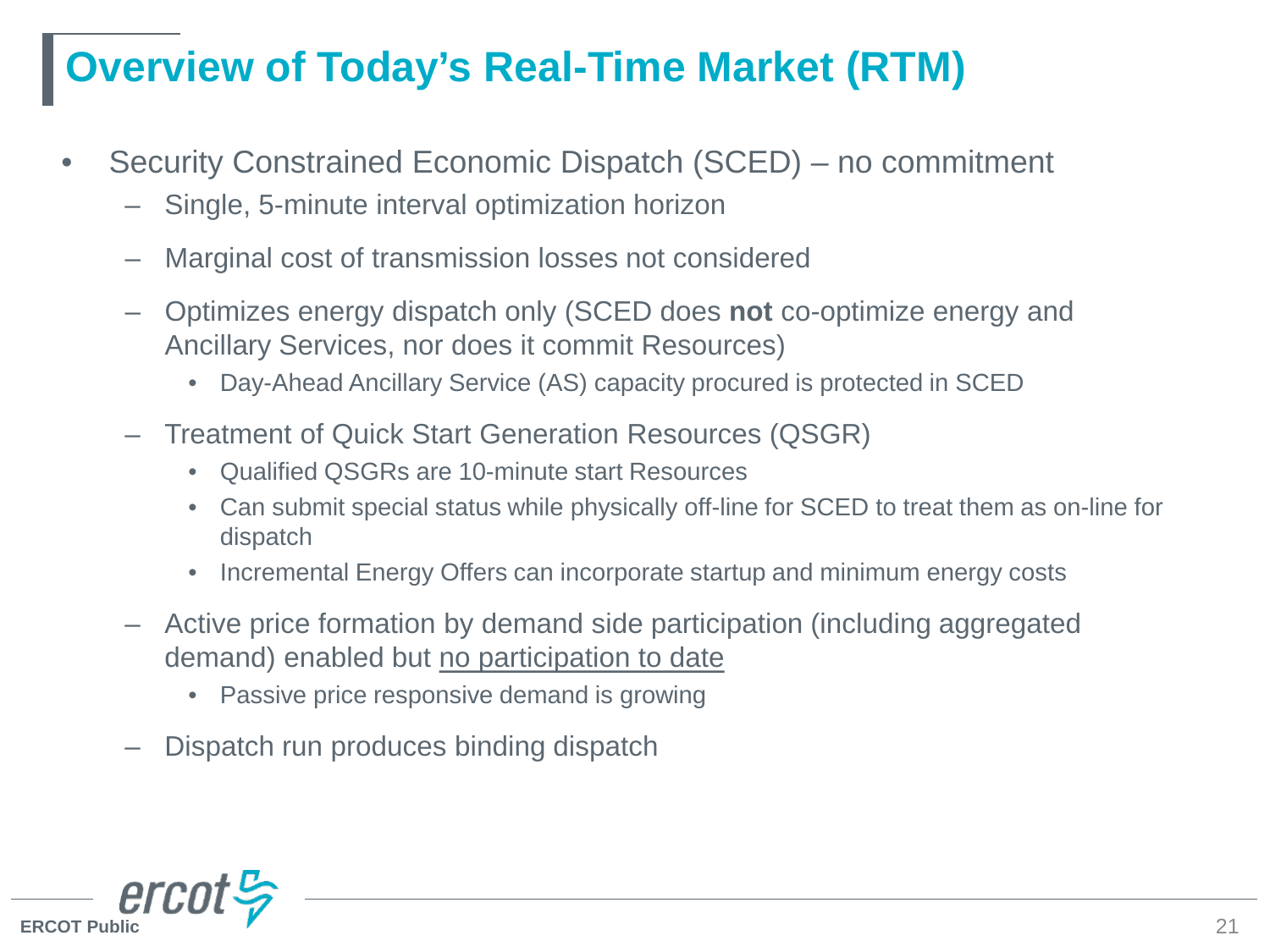# **Overview of Today's Real-Time Market (RTM) Cont.**

- Certain out-of-market actions trigger a pricing run which can produce a system-wide price adder (Reliability Deployment Price Adder) that is added to all the locational prices (LMP) from the dispatch run
- Scarcity pricing based on Operating Reserve Demand Curve (ORDC) and Power Balance Penalty Curve (PBPC)
	- Implementation is a "poor man's co-optimization" of energy and operating reserves
		- Post-processing step after dispatch run where operating reserve value is determined and two price adders determined:
			- Off-Line Operating Reserve Price Adder: This adder is paid to qualified offline Resources (cold start time is 30 minutes or less)
			- On-Line Operating Reserve Price Adder: This price adder is added to all the locational prices (LMP) from the dispatch run and is used to pay the unloaded on-line capacity of all Resources